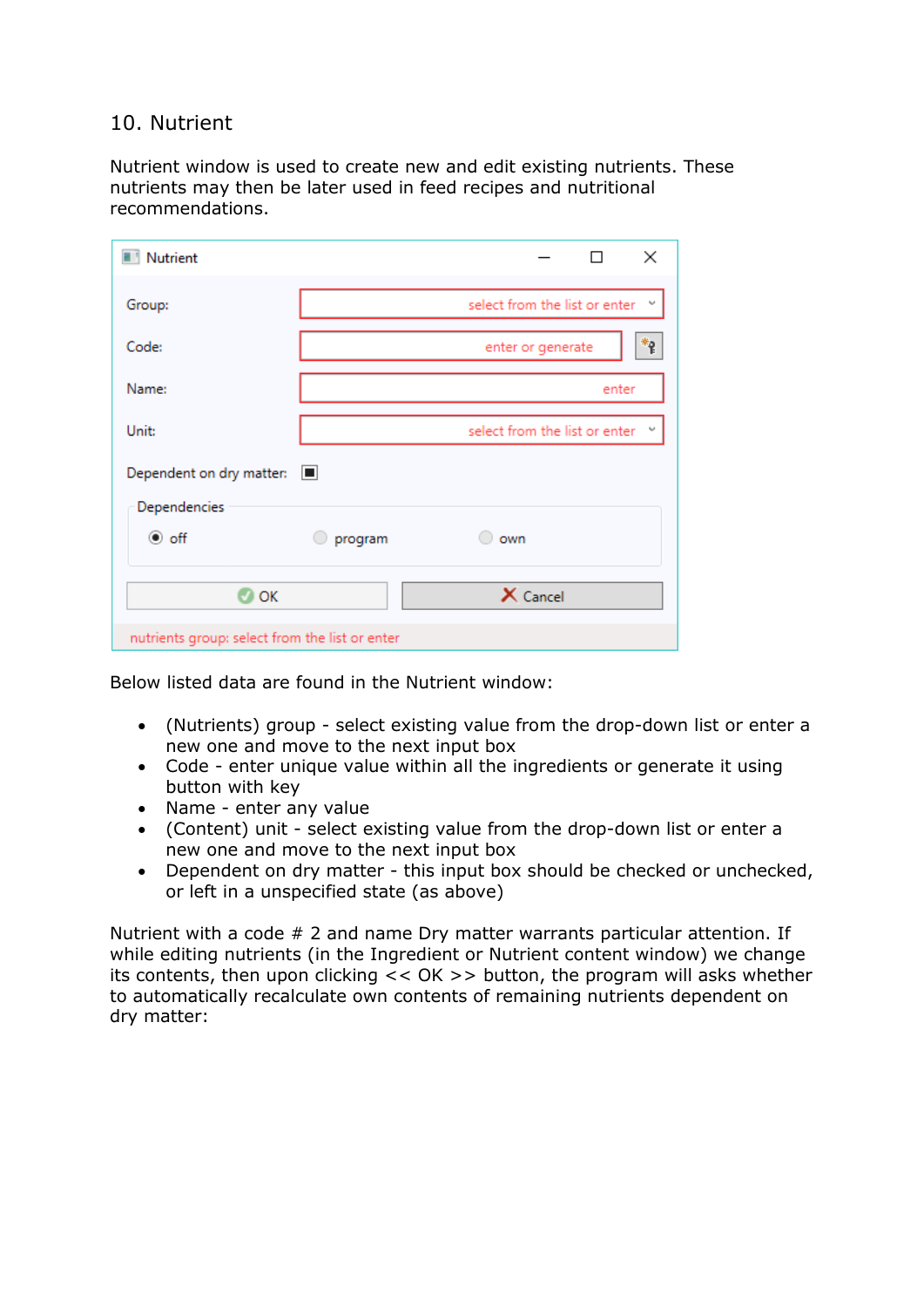| Dry matter                                                                                                                |         |        |
|---------------------------------------------------------------------------------------------------------------------------|---------|--------|
| Dry matter content has changed. Do you want the program to recalculate own<br>contents of dry matter dependent nutrients? |         |        |
|                                                                                                                           | <br>Nie | Anuluj |

It should be noted that here it is about own contents, and not those calculated from dependencies, which are calculated in the Ingredient window on an ongoing basis. Furthermore, if the answer to raised question is in affirmative, then only those nutrients that have marked in the Nutrient window as "dependent on dry matter" will be calculated:

| <b>Nutrient</b>          |                             |  | ×                |
|--------------------------|-----------------------------|--|------------------|
| Group:                   | Composition                 |  | $\sim$           |
| Code:                    | 1                           |  | $*_{\mathsf{P}}$ |
| Name:                    | Nitrogen free extract (OWN) |  |                  |
| Unit:                    | g/kg                        |  | $\mathbf{v}$     |
| Dependent on dry matter: | $\blacktriangledown$        |  |                  |

In order for a nutrient to be considered dependent on dry matter, it has to have this box checked (as above). Alternatively, this box could be left in an unspecified state:

| Nutrient                        |                             |  | ×      |
|---------------------------------|-----------------------------|--|--------|
| Group:                          | Composition                 |  | $\sim$ |
| Code:                           | 1                           |  | *о     |
| Name:                           | Nitrogen free extract (OWN) |  |        |
| Unit:                           | g/kg                        |  | $\sim$ |
| Dependent on dry matter: $\Box$ |                             |  |        |

Then a nutrient's unit shall determine whether or not the program take it as dependent on dry matter. The program consider nutrients of any unit other than "%" and "no unit" as dependent on dry matter.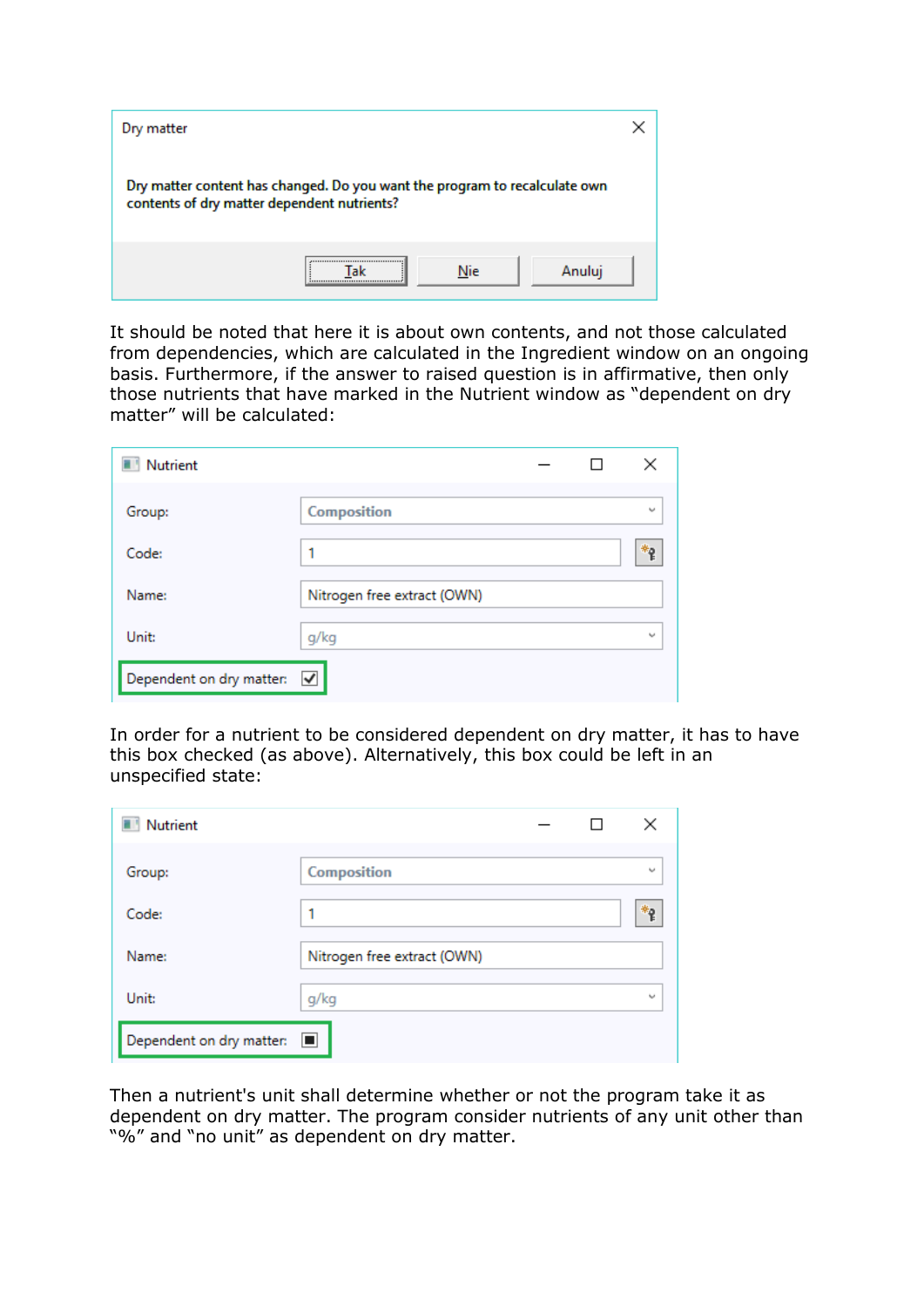Whether contents of specific nutrient in ingredients may be calculated from the dependencies should be specified in the Dependencies Box. These dependencies are defined in form of regression equations. They make it possible to link the contents of one nutrient to others and to automatically calculate its new value in the event of their changes. Nutrients contained in the sample database included with the program can use non-editable dependencies defined in that base (socalled program dependencies) or from user-defined dependencies (i.e. own dependencies), editable only in the PRO version of the program. However, own nutrients may only use own dependencies (applys only to PRO version).

| Nutrient                                                                                                                             |                       |               |          | $\times$ |
|--------------------------------------------------------------------------------------------------------------------------------------|-----------------------|---------------|----------|----------|
| Group:                                                                                                                               | Composition           |               |          | v        |
| Code:                                                                                                                                | 1                     |               |          |          |
| Name:                                                                                                                                | Nitrogen free extract |               |          |          |
| Unit:                                                                                                                                | g/kg                  |               |          | v        |
| Dependent on dry matter: $\sqrt{\phantom{a}}$                                                                                        |                       |               |          |          |
| Dependencies                                                                                                                         |                       |               |          |          |
| $\circ$ off                                                                                                                          | program               | $\bullet$ own |          |          |
| [#1] WEIGHT<br>- [#3] Moisture<br>- [#4] Crude protein<br>- [#5] Crude fat<br>- [#6] Crude fibre<br>- [#7] Crude ash<br>$\bullet$ ok |                       |               | X Cancel |          |
|                                                                                                                                      |                       |               |          |          |
|                                                                                                                                      |                       |               |          |          |

Preview of dependencies is located just below mode switches:

In the above example we see that Nitrogen free extract nutrient content is defined using own dependencies. In order to quantify the content of this nutrient in the ingredient, the program subtracts own moisture, crude protein, crude fat, crude fiber, and crude ash content from the WEIGHT of this ingredient.

At any moment we can turn off dependencies and thereby force the program to use own contents (not to be confused with its own dependencies):